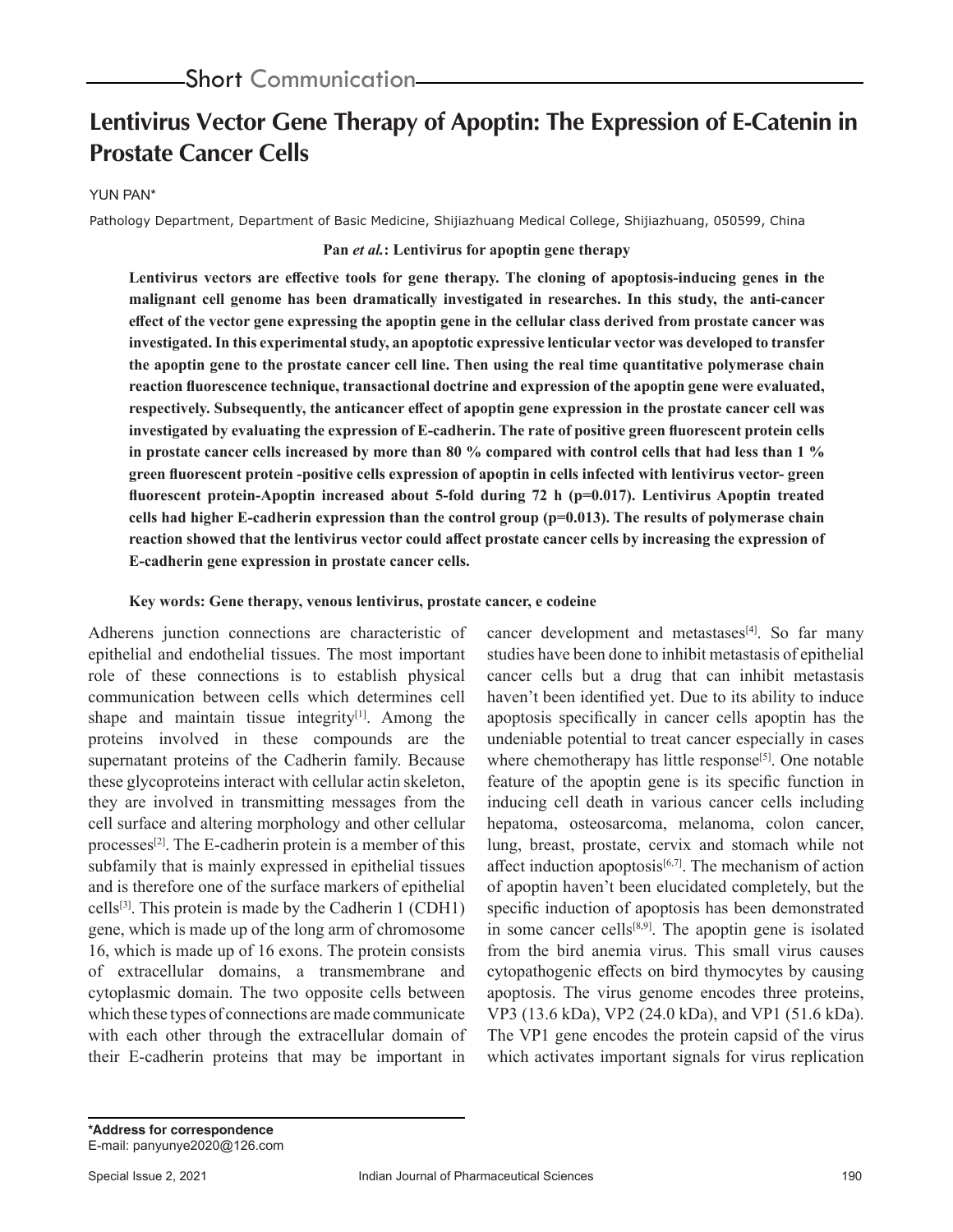VP3 also called apoptin, which alone can induce cell death in many cells<sup>[5]</sup>. Gene therapy is a new method that has received a lot of attention today due to its role in the treatment of genetic diseases and various cancers. The main purpose of this method is to transfer a specific gene to the target cell and consequently to express that gene in the cell to create therapeutic effects<sup>[10]</sup>. Today lentiviruses are used as a way to transmit genes. Lenticular viruses are one of the subtypes of retroviruses and have RNAs that have the specific ability to convert their RNA into double-stranded DNA, which can be inserted into the host cells genome. This feature has been used to create vectors with therapeutic applications. Also, viral lenticular vectors can infect a wide range of cell types while being much less toxic than other viral vectors[11].Therefore, in this study, by inserting apoptin by lentivirus vector into prostate cancer (PC-3) cells, the effect of apoptin in inducing cell death of PC-3 cell line and on the amount of E-cadherin gene expression in PC-3 cells has been discussed. Cell category (ATCC No. CRL1435) PC-3 was purchased from the Cell Bank. Cells were cultured in 1640-RPMI culture medium containing 10 % bovine serum (Invitrogen), streptomycin /penicillin antibiotic (1 % volume). Generation and titration of lentivirus vector expressing apoptin gene: To construct lentivirus vector from three gene plasmid plasmids (pCDH), plasmid vector plasmid plasma (pMD2G) plasmid, the plasmid containing gene constituents of vector lentivirus vector 2 (psPAX) Used. The viral lenticular vector with the apoptin gene (LV-GFP-Apoptin) is derived from the plasmid pCDNA3.1- GFP-Apoptin by the PCR Cloning method. For this purpose, a primer was designed for apoptin inside the pCDNA plasmid, which contained two cutting sites for BamHI and ECORI enzymes on both sides. After Polymerase chain reaction (PCR), the apoptin gene electrophoresis band was extracted from the gel and then transferred to the pCDH plasmid. All three plasmids (pCDH, PMD2G, psAX2) were then transferred to the HEK293T cell line by PolyFect Transfection-Reagent and the virus was then removed at 48, 72 and 96 h. Ultrasound requires 3 h to concentrate the virus<sup>[12,13]</sup>. To titrate the concentrated virus, the amount of p24 protein was measured by a small enzyme-linked immunosorbent assay (ELISA) kit. The number of viruses was also calculated by considering all 2000 molecules of p24 for each virus. This procedure was repeated for both lentivirus vectors with apoptin gene and without apoptin gene, and in this study, was used for all tests<sup>[14]</sup>. 10 000 cells were added to each 96cell plate well containing LV-GFP-Apoptin and incubated for 24, 48 and 72 h in a CO2 incubator. The DMSO microliter was added to each well. The optical absorption of each well was read by the plate device Eliza reader at a wavelength of 570 nm and the same for control<sup>[15]</sup>. After treating the cells in two 96-well plates, 48 h using Trypsin-EDTA, the cells were separated from the platelets and RNA extraction was performed using RNA RNX Plus extraction kit. After measuring the concentration of extracted RNA with the nanodrop device, 2 µg of RNA were used to make complementary DNA (cDNA). Using the special primers of the in-E gene, the expression of this gene in cells treated with different concentrations of pomegranate seed extract was studied. After treatment of Reh cells with lentivirus vector for 48 h, their RNA was extracted according to the high pure RNA isolation kit (Roche) guidelines and used to produce cDNA. Reverted first-strand cDNA synthesis kit was used to synthesize cDNA. The volume required for this reaction is 20 microliters, and the contents of the above solution were incubated for 5 min at 65°, 5 min at 25° and one h at 42°. cDNA prepared at 20° is stored. The Real-Time PCR (RT-PCR) test was performed on a light-cycler (Roche) device at a volume of 20 microliters. For each reaction, 10 microliters of Syber premix Ex Taq, 2 microliters of cDNA, 0.5 microliters of each primer (for E-catenin and PC-3, separately) and 7 microliters of water free of nuclease were used. The temperature conditions used include an initial activation phase at 95° for 30 sec and then 40 cycles for denaturation (5 sec at 95°) and combined verse/reverse (20 sec at 60°). The melting curve was examined for product specificity. Finally, for the relative calculation of the number of duplicated mRNA copies, the formula 2-  $\Delta \Delta ct$  was used $[14,16,17]$ . All tests were performed in the form of three independent tests and the reported values were recorded as Mean±SD. Also, for statistical calculations, the T-Test method, SPSS21 software and GraphPad Prism 7 were used.  $p \le 0.05$  was considered significant. Investigating the titration and rate of entry of the lentivirus vector into PC-3 cells, the rate of entry of Apoptin-GFP-LV into PC-3 cells was examined by fluorescent microscopy. The rate of positive GFP cells in PC-3 cells increased by more than 80 % compared with control cells that had less than 1 % GFP-positive cells. These results are consistent with photos taken from cells after 72 h of exposure to the lentivirus vector expressing the apoptin gene, and the high levels of positive GFP cells seen in green indicate the high percentage of entry of the lentivirus vector (fig. 1). Assessment of apoptin gene expression was done in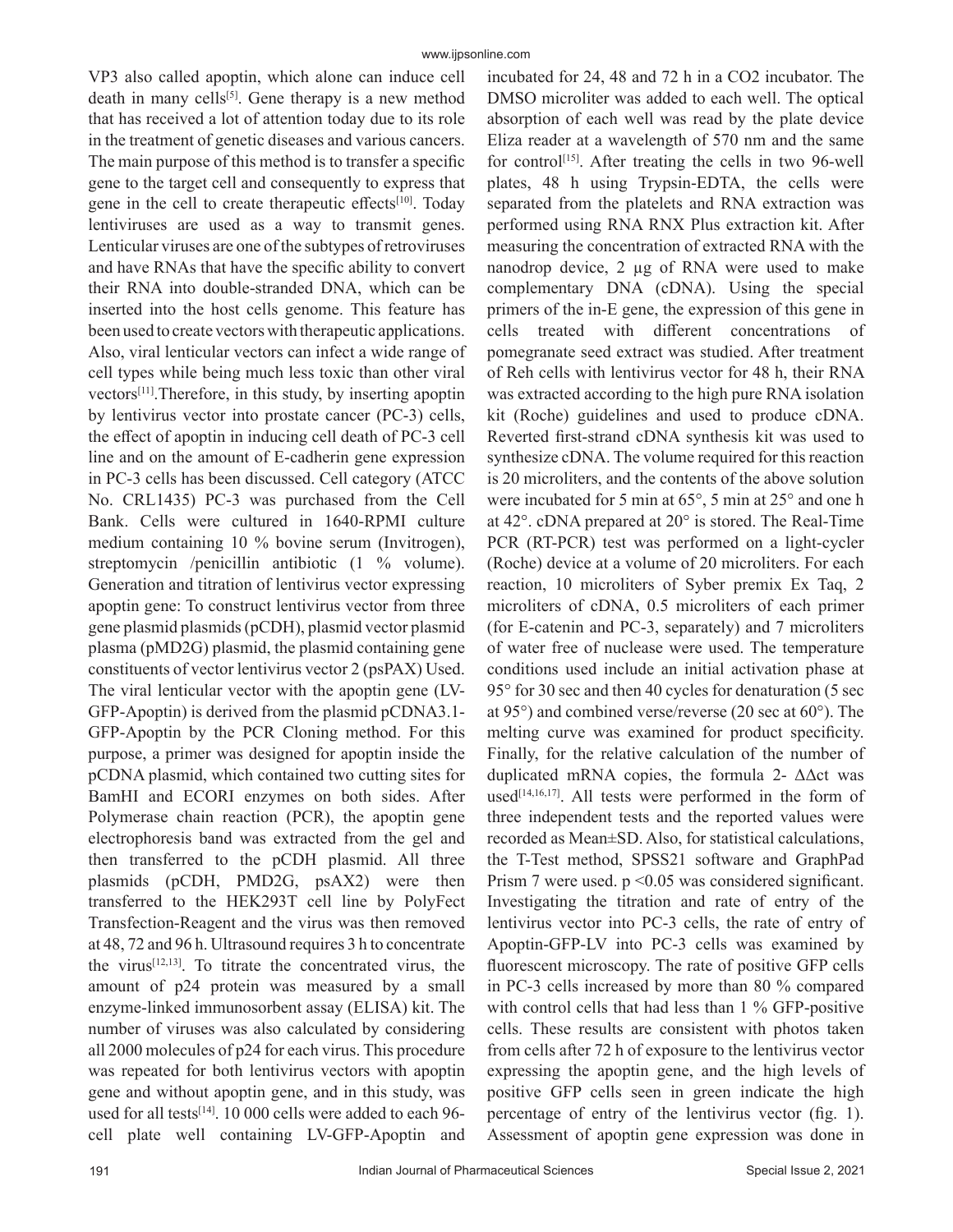infected cells with lentivirus. To evaluate apoptin expression after the inoculation of the lentivirus vector containing the apoptin gene into PC-3 cell, cells were collected at 24, 48 and 72 an hours and PCR-RT was performed for apoptin. The results showed that the expression of apoptin in cells infected with LV-GFP-Apoptin increased about 5-fold during 72 an hours based on the Friedman test (p=0.017, fig. 2). LV-GFP-Apoptin treated cells had higher E-cadherin expression than the control group  $(p=0.013, fig. 3)$ .



**Fig 1: GFP fluorescence test; the high number of GFP-positive cells in lentivirus treated cell line**



**Fig 2: Expression of apoptin in LV-GFP-Apoptin infected cells,**   $(\blacksquare)$  Control;  $(\blacksquare)$  24 h later;  $(\blacksquare)$  48 h later;  $(\blacksquare)$  72 h later



and induces cell death. There are several ways to express protein inside a cell and the use of viral lentivirus vectors is one of the best ways to transfer genes into prostate cancer cells because of the high resistance of these types of cells to other vector<sup>[18]</sup>. The results of the GFP fluorescence test show a good LV-GFP-Apoptin function in PC-3 cells. We did not find any similar study using the same target gene and cell line. Also the expression of the apoptin gene was measured by RT-PCR, and the results showed that the expression of the apoptin gene in PC-3 cells increased significantly. Previous studies have suggested a cytotoxic effect of the apoptin gene on breast and liver cancers $[19]$ . The inhibitory effect of apoptin gene expression is not due to the viral vector itself and the expression of the GFP gene, and the lentivirus without apoptin has little effect on cell survival rate and metabolic activity<sup>[20]</sup>. In general, the results of previous research show that viral lenticular vectors are one of the most effective methods for gene transfer, and the apoptin gene is effective in inducing apoptosis in cancer cells $[21,22]$ . Clinical and genetic studies on the pathogenesis mechanisms of apoptin on the PC-3 cell line report that the PI3K/Akt pathway is active in prostate cancer cells $[23]$ . These studies show that the activity of this pathway not only enhances the proliferative potential of prostate cancer; it also has a significant effect on the resistance of chemotherapy drugs or radio resistance<sup>[24]</sup>. In this study, after the transfer of the apoptin gene by the lentivirus vector, the rate of expression of the E-cadherin gene increased over time. E-cadherin protein interacts with Catenin through its cytoplasmic part with β-catenin and  $\gamma$ -catenin family proteins, and in this way, it is associated with cellular skeleton function<sup>[25]</sup>. In addition to participating in Junction adherence cell connections, β-catenin protein is one of the components of the signaling Wnt message pathway. This transmission path begins with the binding of Wnt ligands to Frizzled receptors on the cell membrane surface<sup>[26]</sup>. Normally, the amount of catenin-β protein in the cell is very low, and its value is controlled by a protein complex composed of APC [Adenomatous polyposis coli], CKIα, GSK-3β, and Axin. By activating the Wnt message transmission pathway, the β-catenin protein degradation complex is inactivated and the amount of cellular β-catenin protein increases. By destroying cellular connections, the β-catenin protein is isolated from E-cadherin and enters the cell nucleus with LEF1/TCF transcription factors, initiating the transcription of target genes. In many cancers of the epithelial tissues, CDH1 gene expression is reduced or stopped<sup>[27]</sup>. Therefore, the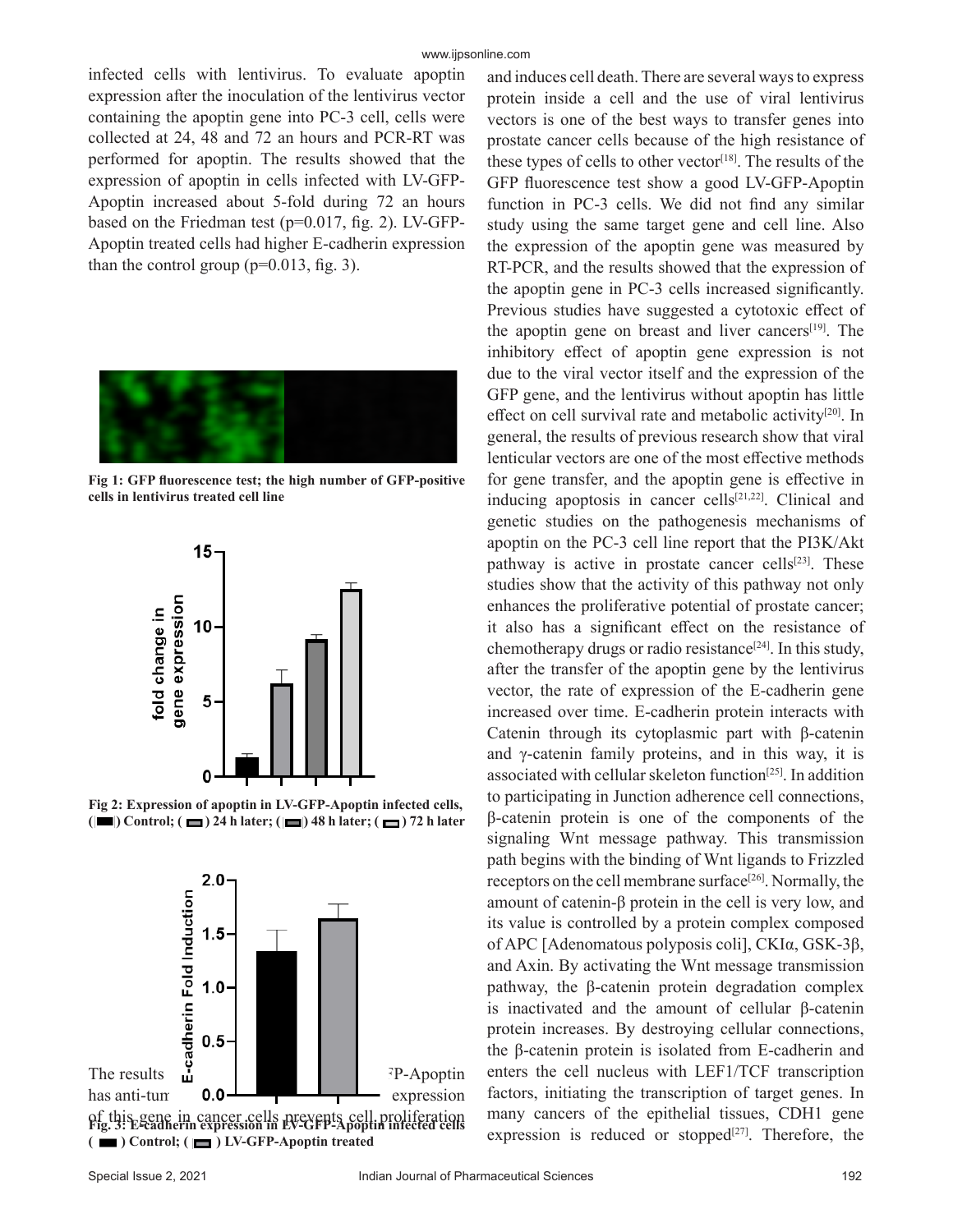connections between the cells are weakened and the phenomenon of migration and metastasis of cancer cells begins. Decreased or no expression of E-cadherin protein in cancer cells also causes epithelialmesenchymal transition(EMT)<sup>[28]</sup>. In this phenomenon, epithelial cells lose their polar and leaf morphology and take on the morphology of mesenchymal cells capable of migration. Therefore, one of the ways to inhibit metastasis of epithelial cancer cells is to induce the expression of the gene that forms the E-cadherin protein and strengthens the junction adherence to cell connections. In this study, we successfully transferred the apoptin gene by lentivirus vector, and the rate of expression of the E-cadherin gene increased over time. The results of PCR showed that the lentivirus vector could affect PC-3 cells by increasing the expression of E-cadherin gene expression in prostate cancer cells.The results of this study show that one of the best ways to transfer genes to cancer cells that are highly resistant to medications is to use a viral lentivirus vector.

### **Conflict of Interests:**

The authors declare no conflict of interest.

## **REFERENCES**

- 1. Hartsock A, Nelson WJ. Adherens and tight junctions: structure, function, and connections to the actin cytoskeleton. Biochem Biophys Acta Biomembr 2008 ;1778(3):660-9.
- 2. Tsukita S, Tsukita S, Nagafuchi A, Yonemura S. Molecular linkage between cadherins and actin filaments in cell-cell adherens junctions. Curr Open Cell Biol 1992;4(5):834-9.
- 3. Cano A, Pérez-Moreno MA, Rodrigo I, Locascio A, Blanco MJ, del Barrio MG, *et al.* The transcription factor snail controls epithelial-mesenchymal transitions by repressing E-cadherin expression. Nature Cell Biol 2000;2(2):76-83.
- 4. Al-Moundhri MS, Al-Khanbashi M, Al-Kindi M, Al-Nabhani M, Burney IA, Al-Farsi A, *et al.* Association of E-cadherin (CDH1) gene polymorphisms and gastric cancer risk. World J Gastroenterol 2010;16(27):3432.
- 5. Los M, Panigrahi S, Rashedi I, Mandal S, Stetefeld J, Essmann F. Apoptin, a tumor-selective killer. Biochem Biophys Acta 2009;1793(8):1335-42.
- 6. Beckendorf C, Noteborn MH. Apoptin towards safe and efficient anticancer therapies. Adv Exp Med Biol 2014; 818:39-59.
- 7. Ma J-L, Han S-X, Zhao J, Zhang D, Wang L, Li YD. Systemic delivery of lentivirus-mediated secretableTAT-apoptin eradicates hepatocellular carcinoma xenografts in nude mice. Int J Oncol 2012;41(3):1013-20.
- 8. Zhou S, Zhang M, Zhang J, Shen H, Tangsakar E, Wang J. Mechanisms of Apoptin-induced cell death. Med Oncol 2012;29(4):2985-91.
- 9. Wang C, Wang W, Wang J, Zhan H, Jiang L, Yan R. Apoptin induces apoptosis in nude mice allograft model of human bladder cancer by altering multiple bladder tumor-associated

gene expression profiles. Tumour Biol 2013 1;34(3):1667-78.

- 10. Klimatcheva E, Rosenblatt JD, Planelles V. Lentiviral vectors and gene therapy. Front Biosci 1999; 4:481-96.
- 11. Amado RG, Chen IS. Lentiviral vectors--the promise of gene therapy within reach? Science 1999;285(5428):674-6.
- 12. Tiscorina G, Singer O, Verma IM. Production and purification of lentiviral vectors. Nat Prtoc 2006 1(1):241-5.
- 13. Lois C, Hong EJ, Pease S, Brown EJ, Baltimore D.Germline transmission and tissue-specific expression of transgenes delivered by lentiviral vectors. Science 2002;295(5556):868- 72.
- 14. Najmedini AA, Vahabpour R, Jalali F, Bashash D. Design of Lentiviral Vector of Apoptin and Investigating its Cytotoxic Effect on Reh Acute Lymphoblastic Leukemia Cells. J Babol Uni Med Sci 2018 20(5):48-53.
- 15. Zhao J, Han S-X, Ma J-L, Ying X, Liu P, Li J, *et al.* The role of CDK1 in apoptin-induced apoptosis in hepatocellular carcinoma cells. Oncol Rep 2013;30(1):253-9.
- 16. Carlotti F, Bazuine M, Kekarainen T, Seppen J, Pognonec P, Maassen JA, *et al.* Lentiviral vectors efficiently transduce quiescent mature 3T3-L1 adipocytes. Mol Ther 2004 9(2):209- 17.
- 17. Kucharski TJ, Gamache I, Gjoerup O, Teodoro JG. DNA damage response signaling triggers nuclear localization of the chicken anemia virus protein Apoptin. J Virol 2011 85(23):12638-49.
- 18. Iyer M, Salazar FB, Lewis X, Zhang L, Carey M, Wu L, *et al.* Non-invasive imaging of enhanced prostate-specific gene expression using a two-step transcriptional amplificationbased lentivirus vector. Mol Ther 2004;10(3):545-52.
- 19. Zhang KJ, Qian J, Wang SB, Yang Y. Targeting Gene-Viro-Therapy with AFP driving Apoptin gene shows potent antitumor effect in hepatocarcinoma. J Biomed Sci 2012;19(1):20.
- 20. Carlotti F, Bazuine M, Kekarainen T, Seppen J, Pognonec P, Maassen JA, *et al.* Lentiviral vectors efficiently transduce quiescent mature 3T3-L1 adipocytes. Mol Ther 2004;9(2):209- 17.
- 21. Guelen L, Paterson H, Gäken J, Meyers M, Farzaneh F, Tavassoli M. TAT-apoptin is efficiently delivered and induces apoptosis in cancer cells. Oncogene 2004;23(5):1153-65.
- 22. Wang C, Zhang Y. Apoptin gene transfer via modified wheat histone H4 facilitates apoptosis of human ovarian cancer cells. Cancer Bio Ther Radio Pharm 2011;26(1):121-6.
- 23. Pfeil K, Eder IE, Putz T, Ramoner R, Culig Z, Ueberall F, *et al.* Long-term androgen-ablation causes increased resistance to PI3K/Akt pathway inhibition in prostate cancer cells. Prostate 2004;58(3):259-68.
- 24. Chang L, Graham PH, Ni J, Hao J, Bucci J, Cozzi PJ, *et al.* Targeting PI3K/Akt/mTOR signaling pathway in the treatment of prostate cancer radioresistance. Crit Rev Oncol Hematol 2015;96(3):507-17.
- 25. Roura S, Miravet S, Piedra J, de Herreros AG, Duñach M. Regulation of E-cadherin/Catenin association by tyrosine phosphorylation. J Biol Chem 1999;274(51):36734-40.
- 26. He Y, Davies CM, Harrington BS, Hellmers L, Sheng Y, Broomfield A, *et al.* CDCP1 enhances Wnt signaling in colorectal cancer promoting nuclear localization of β-catenin and E-cadherin. Oncogene 2020;39(1):219-33.
- 27. Morrow KA, Das S, Meng E, Menezes ME, Bailey SK, Metge BJ, *et al.* Loss of tumor suppressor Merlin results in aberrant